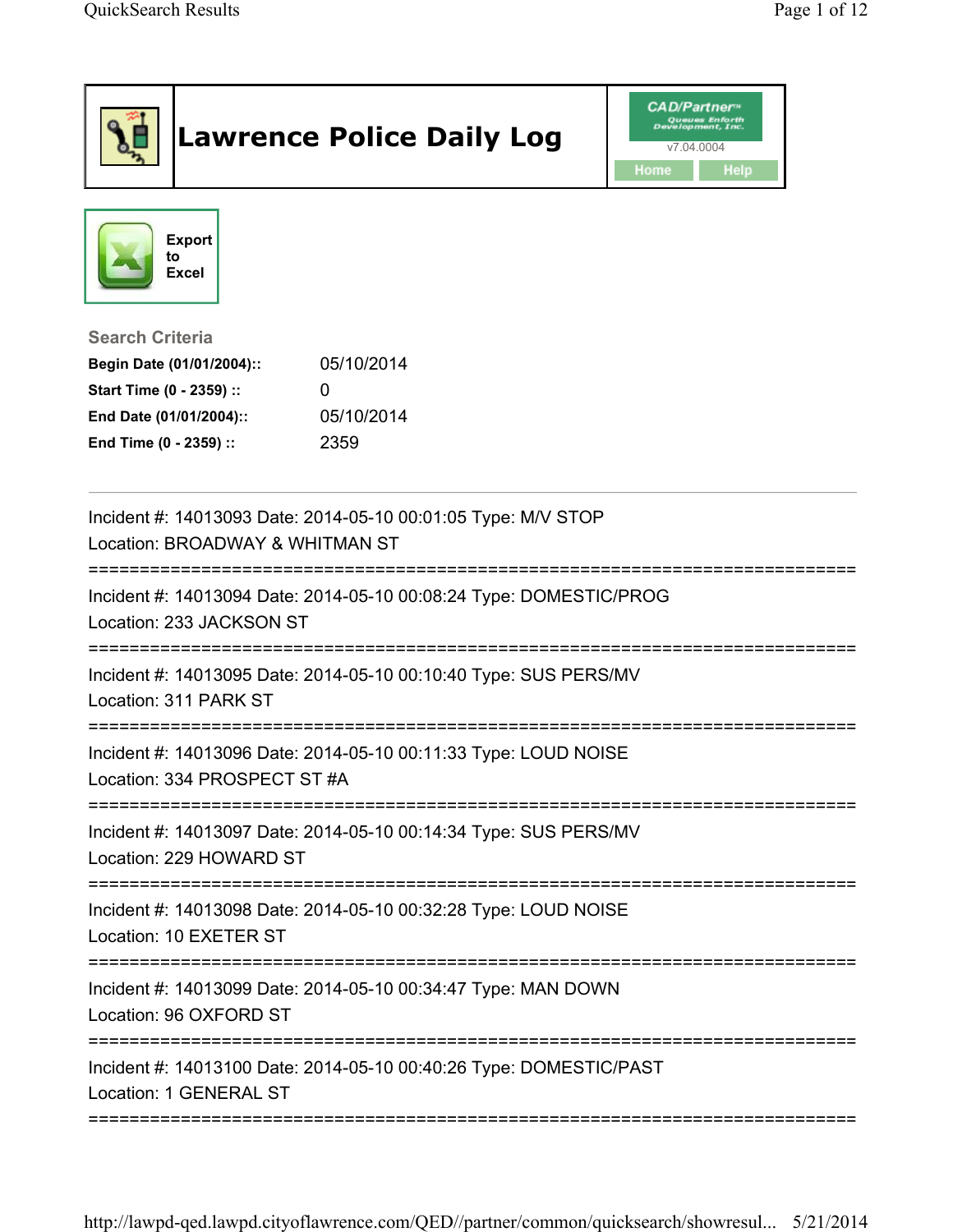| Incident #: 14013101 Date: 2014-05-10 01:01:24 Type: SUS PERS/MV<br>Location: 229 HOWARD ST                                                     |
|-------------------------------------------------------------------------------------------------------------------------------------------------|
| Incident #: 14013102 Date: 2014-05-10 01:06:16 Type: SHOTS FIRED<br>Location: E HAVERHILL ST & STEINER ST                                       |
| Incident #: 14013103 Date: 2014-05-10 01:16:04 Type: NOISE ORD<br>Location: 334 PROSPECT ST #BLEFT<br>:========================                 |
| Incident #: 14013104 Date: 2014-05-10 01:20:43 Type: SHOTS FIRED<br>Location: 86 GREENFIELD ST                                                  |
| Incident #: 14013105 Date: 2014-05-10 01:30:40 Type: TOW OF M/V<br>Location: TRESSOPASS TOW / 312 WATER ST                                      |
| Incident #: 14013106 Date: 2014-05-10 02:00:29 Type: A&B PROG<br>Location: CLUB RIOS / APPLETON ST & METHUEN ST<br>:=========================== |
| Incident #: 14013107 Date: 2014-05-10 02:07:25 Type: SPECIAL CHECK<br>Location: 150 BERKELEY ST                                                 |
| Incident #: 14013108 Date: 2014-05-10 02:07:53 Type: A&B PAST<br>Location: RIO BAR AND GRILL / 9 APPLETON ST                                    |
| Incident #: 14013110 Date: 2014-05-10 02:10:50 Type: B&E/MV/PAST<br>Location: ATTICA LOUNGE / 1 MILL ST                                         |
| Incident #: 14013109 Date: 2014-05-10 02:10:51 Type: FIGHT<br>Location: BROADWAY & PARK ST                                                      |
| Incident #: 14013111 Date: 2014-05-10 02:16:18 Type: LARCENY/PAST<br>Location: 87 SAUNDERS ST                                                   |
| Incident #: 14013112 Date: 2014-05-10 02:19:57 Type: DISORDERLY<br>Location: SAM'S FOOD STORE / 389 BROADWAY                                    |
| Incident #: 14013113 Date: 2014-05-10 02:22:20 Type: HIT & RUN PRO<br>Location: 12 CURRIER ST                                                   |
| Incident #: 14013114 Date: 2014-05-10 02:27:43 Type: FIGHT                                                                                      |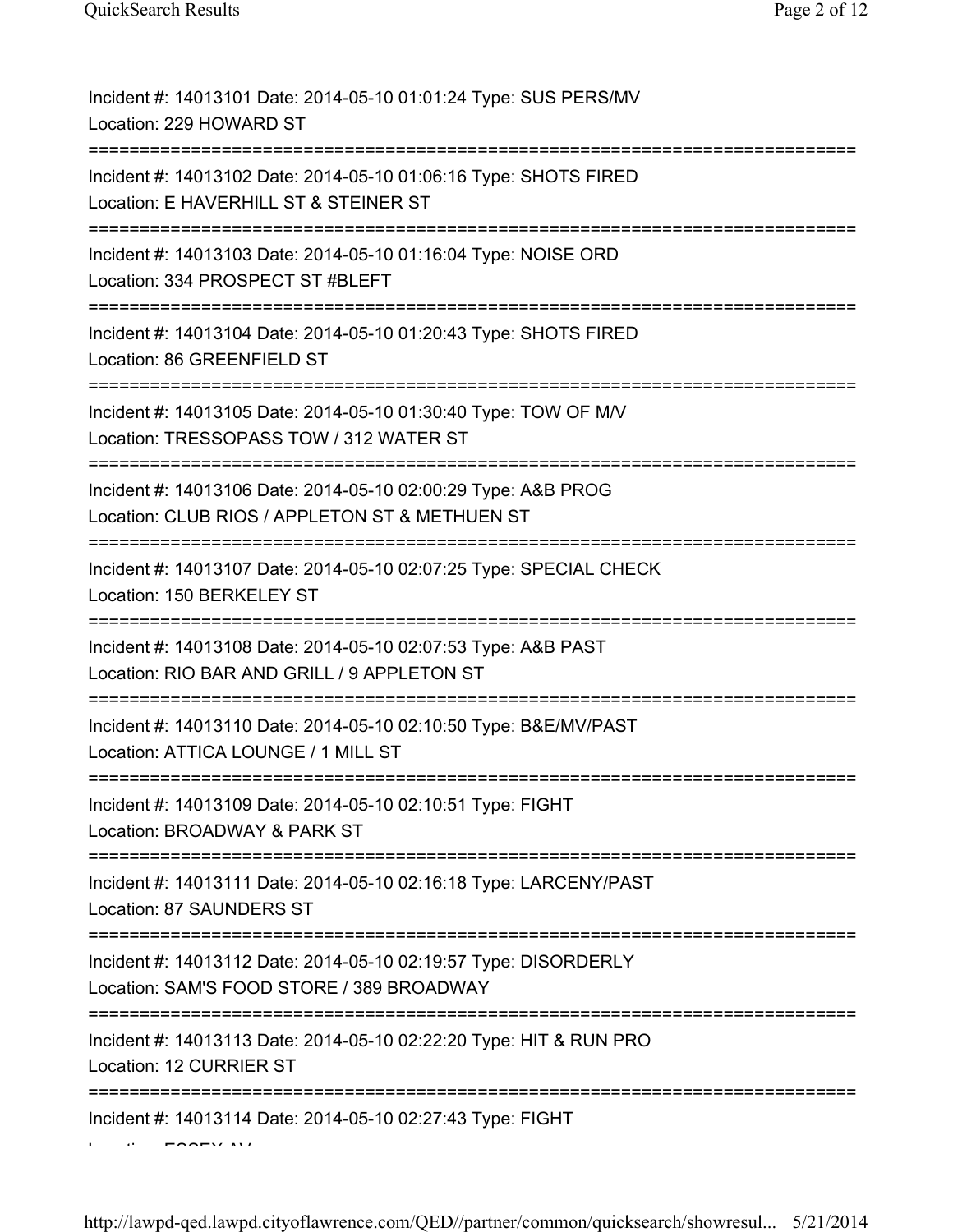| Incident #: 14013115 Date: 2014-05-10 02:40:30 Type: LARCENY/PAST<br><b>Location: CANAL ST</b>                                                |
|-----------------------------------------------------------------------------------------------------------------------------------------------|
| Incident #: 14013116 Date: 2014-05-10 02:47:18 Type: SUS PERS/MV<br>Location: 47 MYRTLE ST                                                    |
| Incident #: 14013117 Date: 2014-05-10 02:55:39 Type: DISORDERLY<br>Location: SEVEN ELEVEN / 99 HAMPSHIRE ST                                   |
| Incident #: 14013118 Date: 2014-05-10 03:02:26 Type: TOW OF M/V<br>Location: TRESSPASS TOW / 100 HAWTHORNE WAY                                |
| Incident #: 14013119 Date: 2014-05-10 03:04:24 Type: NOISE ORD<br>Location: 109 MARGIN ST FL 2                                                |
| ===================================<br>Incident #: 14013120 Date: 2014-05-10 03:34:21 Type: NOISE ORD<br>Location: 19 E HAVERHILL ST FL 1REAR |
| ===========<br>Incident #: 14013121 Date: 2014-05-10 03:37:37 Type: DISTURBANCE<br>Location: 1 W LOWELL ST                                    |
| Incident #: 14013122 Date: 2014-05-10 03:53:07 Type: NOISE ORD<br>Location: 302 HOWARD ST                                                     |
| Incident #: 14013123 Date: 2014-05-10 04:23:10 Type: FIGHT<br>Location: 3 W LOWELL ST                                                         |
| Incident #: 14013124 Date: 2014-05-10 04:59:39 Type: B&E/MV/ATTEMP<br>Location: 11 FLORENCE AV                                                |
| Incident #: 14013125 Date: 2014-05-10 06:00:37 Type: B&E/PAST<br>Location: 202 LAWRENCE ST FL 3                                               |
| Incident #: 14013126 Date: 2014-05-10 06:29:28 Type: UNKNOWN PROB<br>Location: 35 COMMON ST #113                                              |
| Incident #: 14013127 Date: 2014-05-10 06:38:51 Type: UNWANTEDGUEST<br>Location: 32 BOYD ST FL 3                                               |
|                                                                                                                                               |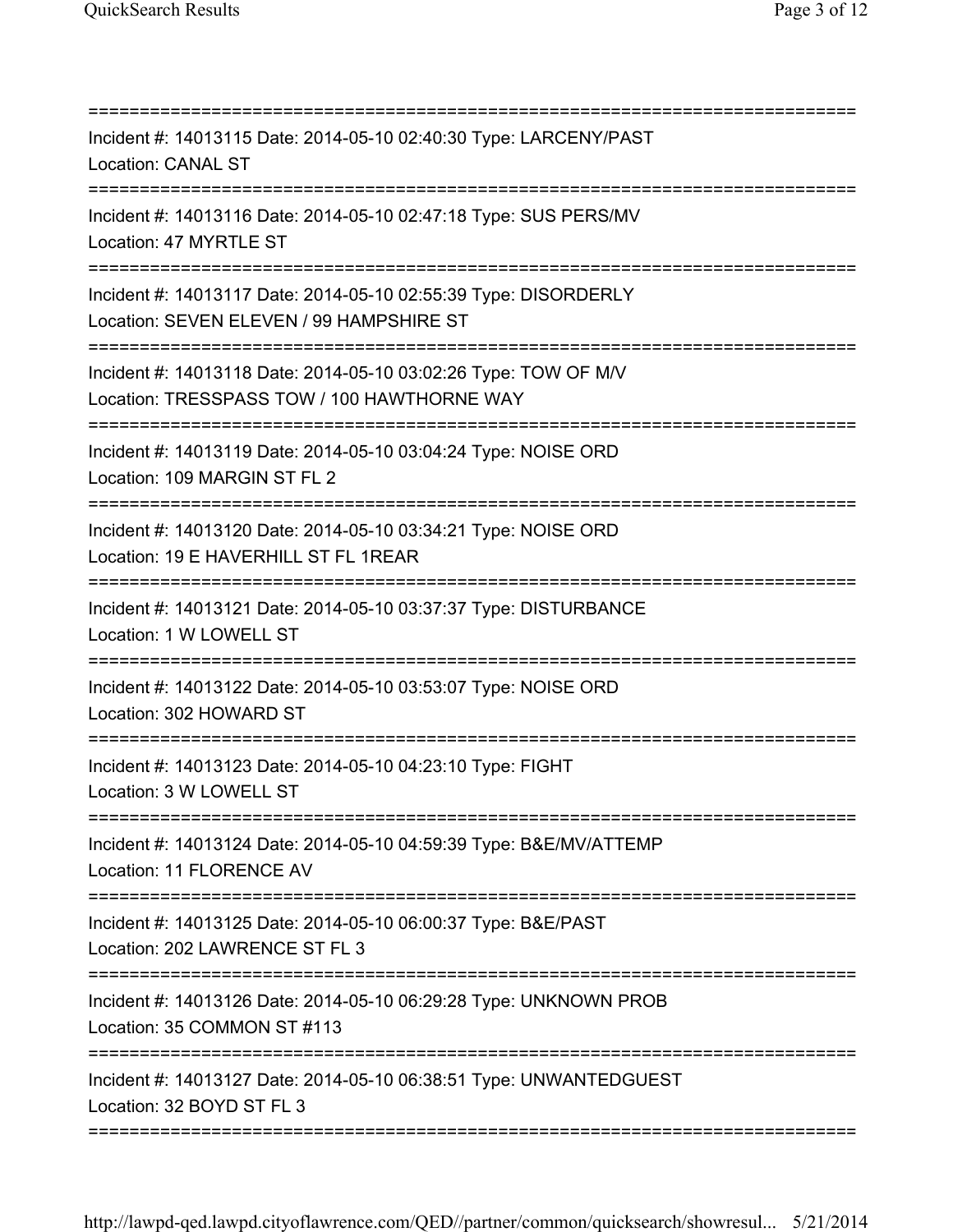| Incident #: 14013128 Date: 2014-05-10 06:39:34 Type: MV/BLOCKING<br>Location: 70 BENNINGTON ST                                               |
|----------------------------------------------------------------------------------------------------------------------------------------------|
| Incident #: 14013129 Date: 2014-05-10 06:51:49 Type: SPECIAL CHECK<br>Location: MCDONALDS / 50 BROADWAY<br>================================= |
| Incident #: 14013130 Date: 2014-05-10 07:18:54 Type: ALARMS<br>Location: ST MARY'S CEMETARY GARAGE / 29 BARKER ST                            |
| Incident #: 14013131 Date: 2014-05-10 07:34:39 Type: 209A/SERVE<br>Location: 260 AMES ST                                                     |
| Incident #: 14013132 Date: 2014-05-10 07:40:46 Type: MAN DOWN<br>Location: 255 WATER ST                                                      |
| Incident #: 14013133 Date: 2014-05-10 07:45:18 Type: MISSING PERS<br>Location: 350 AMES ST                                                   |
| Incident #: 14013134 Date: 2014-05-10 07:55:05 Type: 209A/SERVE<br>Location: 260 AMES ST                                                     |
| Incident #: 14013135 Date: 2014-05-10 08:00:58 Type: ALARMS<br>Location: 26 MONMOUTH ST                                                      |
| Incident #: 14013136 Date: 2014-05-10 08:12:47 Type: DISORDERLY<br>Location: 600 ESSEX ST                                                    |
| Incident #: 14013137 Date: 2014-05-10 08:23:43 Type: ALARMS<br>Location: ST MARY'S CEMETARY GARAGE / 29 BARKER ST                            |
| Incident #: 14013138 Date: 2014-05-10 08:29:53 Type: STOL/MV/PAS<br>Location: 143 S UNION ST                                                 |
| Incident #: 14013139 Date: 2014-05-10 08:48:24 Type: TOW OF M/V<br>Location: 11 BROOKFIELD ST                                                |
| Incident #: 14013140 Date: 2014-05-10 08:59:00 Type: TOW OF M/V<br>Location: HAFFNERS GAS STATION / 262 LAWRENCE ST                          |
| Incident #: 14013141 Date: 2014-05-10 09:02:10 Type: STOL/MV/PAS                                                                             |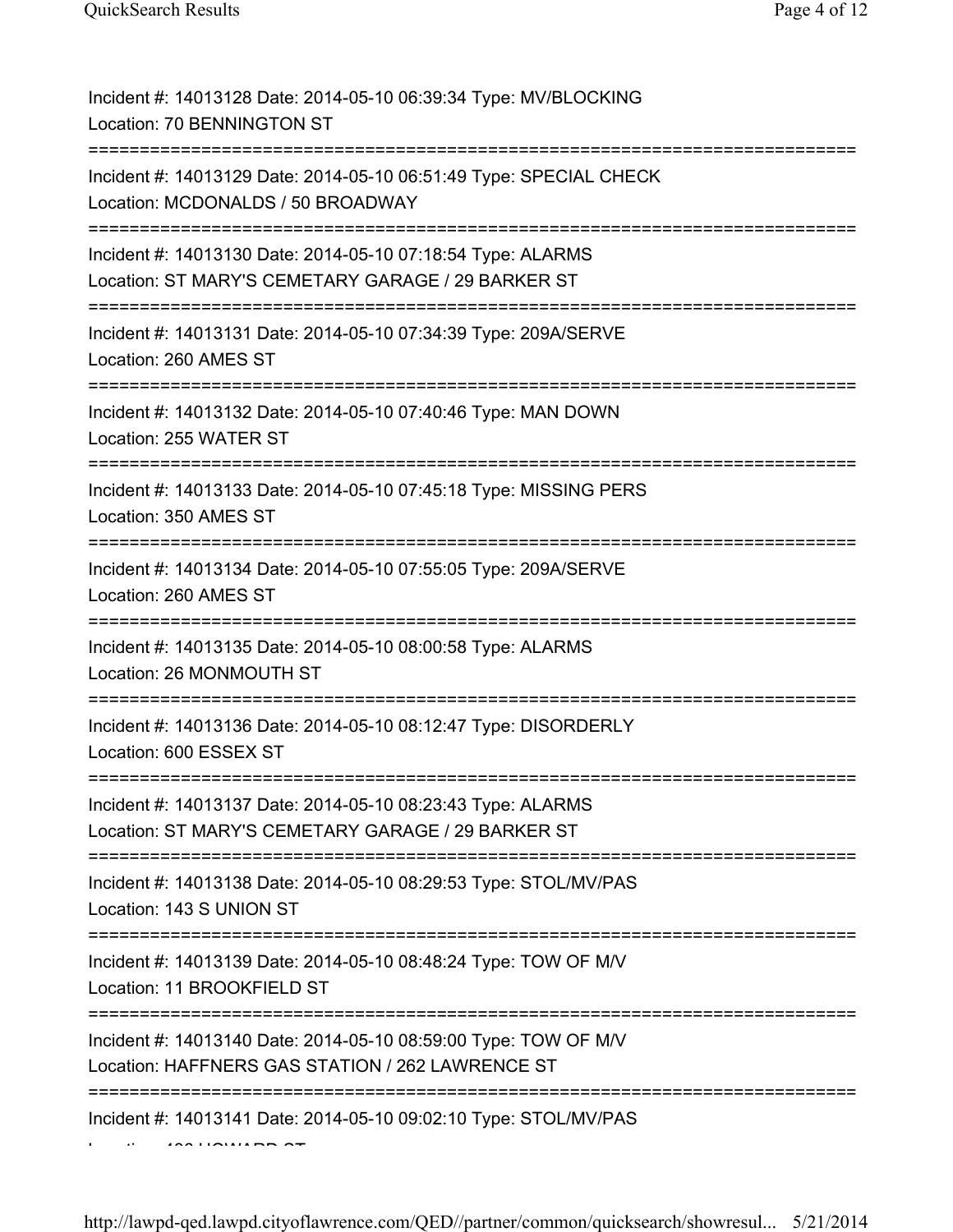=========================================================================== Incident #: 14013142 Date: 2014-05-10 09:09:35 Type: TOW/REC/STOL Location: KENNETH ST & W KENNETH ST =========================================================================== Incident #: 14013144 Date: 2014-05-10 09:17:13 Type: B&E/MV/PAST Location: 95 HANCOCK ST FL 2 =========================================================================== Incident #: 14013143 Date: 2014-05-10 09:20:25 Type: TRESPASSING Location: HAFFNERS GAS STATION / 262 LAWRENCE ST =========================================================================== Incident #: 14013145 Date: 2014-05-10 09:36:12 Type: NOTIFICATION Location: 143 S UNION ST =========================================================================== Incident #: 14013146 Date: 2014-05-10 09:47:16 Type: TRESPASSING Location: 297 S BROADWAY =========================================================================== Incident #: 14013147 Date: 2014-05-10 09:47:45 Type: SUS PERS/MV Location: 436 HOWARD ST =========================================================================== Incident #: 14013148 Date: 2014-05-10 10:11:37 Type: INVESTIGATION Location: PAPPY'S GROCERY / 205 S UNION ST =========================================================================== Incident #: 14013149 Date: 2014-05-10 10:28:03 Type: STOL/MV/PAS Location: 140 SARATOGA ST =========================================================================== Incident #: 14013150 Date: 2014-05-10 10:31:32 Type: DOMESTIC/PROG Location: BROOK ST =========================================================================== Incident #: 14013151 Date: 2014-05-10 10:44:20 Type: SUS PERS/MV Location: 31 SUMMER ST =========================================================================== Incident #: 14013152 Date: 2014-05-10 11:33:17 Type: INVESTIGATION Location: 468 CANAL ST =========================================================================== Incident #: 14013153 Date: 2014-05-10 11:33:58 Type: ALARM/BURG Location: KATCHEL MOTOR CORP / 9 HAMPSHIRE ST =========================================================================== Incident #: 14013154 Date: 2014-05-10 11:48:21 Type: AUTO ACC/NO PI Location: 205 BROADWAY ===========================================================================

http://lawpd-qed.lawpd.cityoflawrence.com/QED//partner/common/quicksearch/showresul... 5/21/2014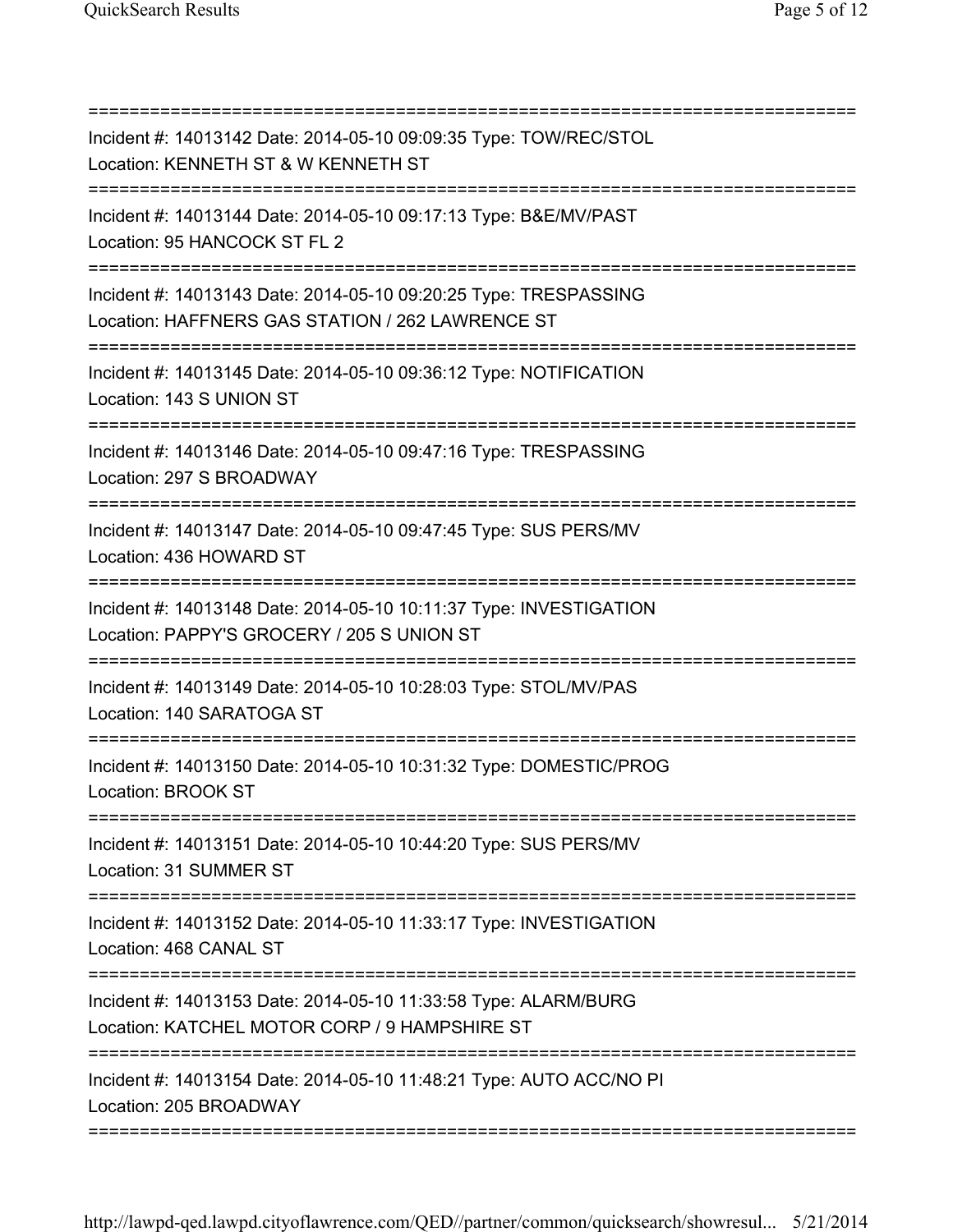http://lawpd-qed.lawpd.cityoflawrence.com/QED//partner/common/quicksearch/showresul... 5/21/2014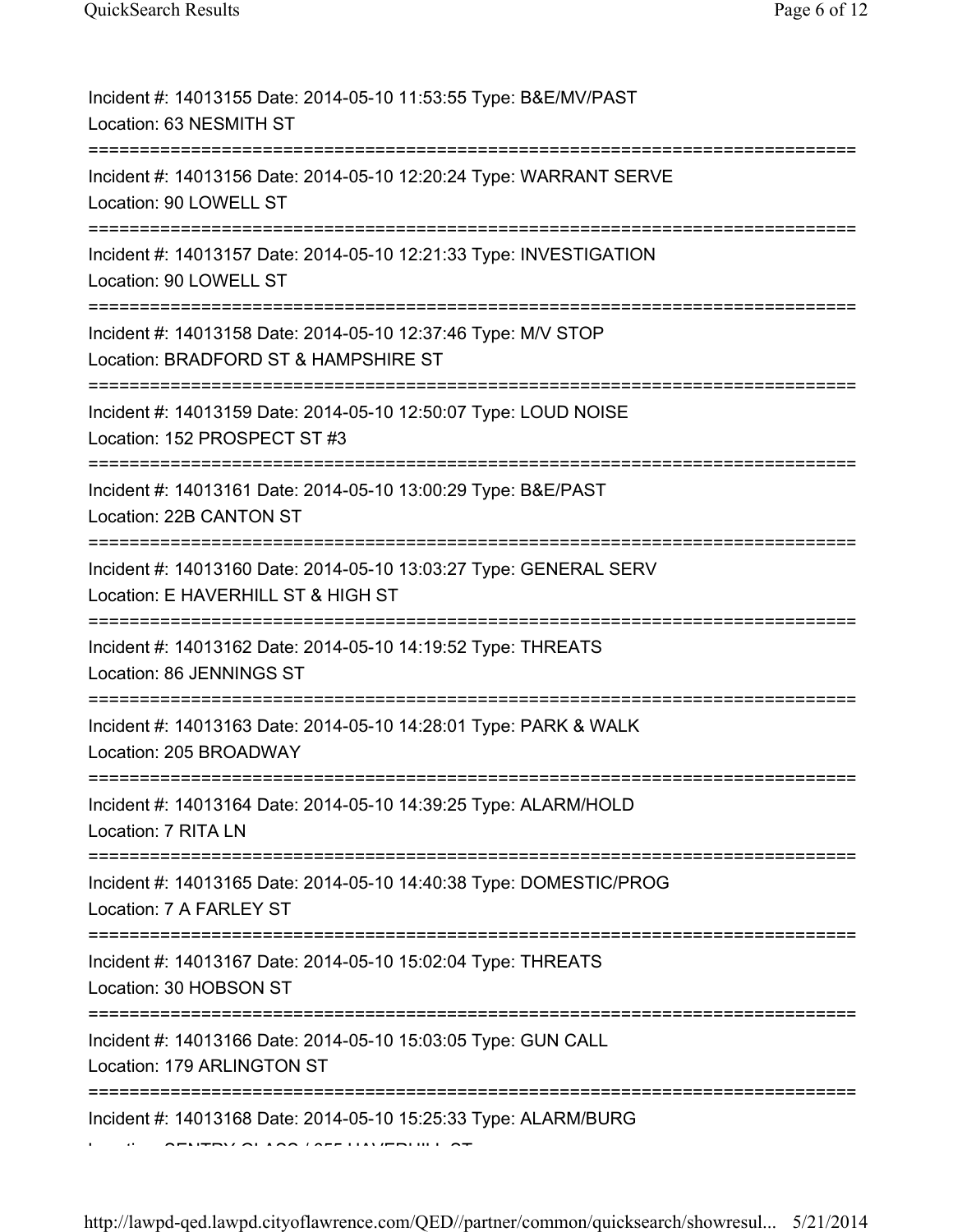| Incident #: 14013169 Date: 2014-05-10 15:27:46 Type: UNKNOWN PROB<br>Location: 260 SALEM ST                                                              |
|----------------------------------------------------------------------------------------------------------------------------------------------------------|
| Incident #: 14013170 Date: 2014-05-10 15:36:28 Type: SUS PERS/MV<br><b>Location: DURHAM ST</b>                                                           |
| Incident #: 14013171 Date: 2014-05-10 15:38:05 Type: UNKNOWN PROB<br>Location: NIGHTINGALE CT                                                            |
| Incident #: 14013172 Date: 2014-05-10 15:48:02 Type: SUS PERS/MV<br>Location: 6 SANBORN ST<br>======================================                     |
| Incident #: 14013173 Date: 2014-05-10 16:04:59 Type: SUS PERS/MV<br>Location: 6 YALE ST<br>-----------------------                                       |
| Incident #: 14013176 Date: 2014-05-10 16:07:24 Type: 209A/VIOLATION<br>Location: 163 WEST ST FL 2<br>;====================================               |
| Incident #: 14013174 Date: 2014-05-10 16:09:09 Type: DRUG VIO<br>Location: 12 TOWER HILL ST                                                              |
| Incident #: 14013175 Date: 2014-05-10 16:10:12 Type: MEDIC SUPPORT<br>Location: 347 HAVERHILL ST #2                                                      |
| Incident #: 14013177 Date: 2014-05-10 16:17:17 Type: GENERAL SERV<br>Location: E HAVERHILL ST & HIGH ST                                                  |
| Incident #: 14013178 Date: 2014-05-10 16:28:08 Type: SHOPLIFTING<br>Location: DEMOULAS MARKET / 700 ESSEX ST                                             |
| Incident #: 14013179 Date: 2014-05-10 16:51:25 Type: WOMAN DOWN<br>Location: 359 BROADWAY                                                                |
| Incident #: 14013180 Date: 2014-05-10 17:00:37 Type: RECOV/STOL/MV<br>Location: 42 NESMITH ST                                                            |
| -------------------------------------<br>Incident #: 14013181 Date: 2014-05-10 17:07:21 Type: LARCENY/PAST<br>Location: RITE AID PHARMACY / 365 ESSEX ST |
|                                                                                                                                                          |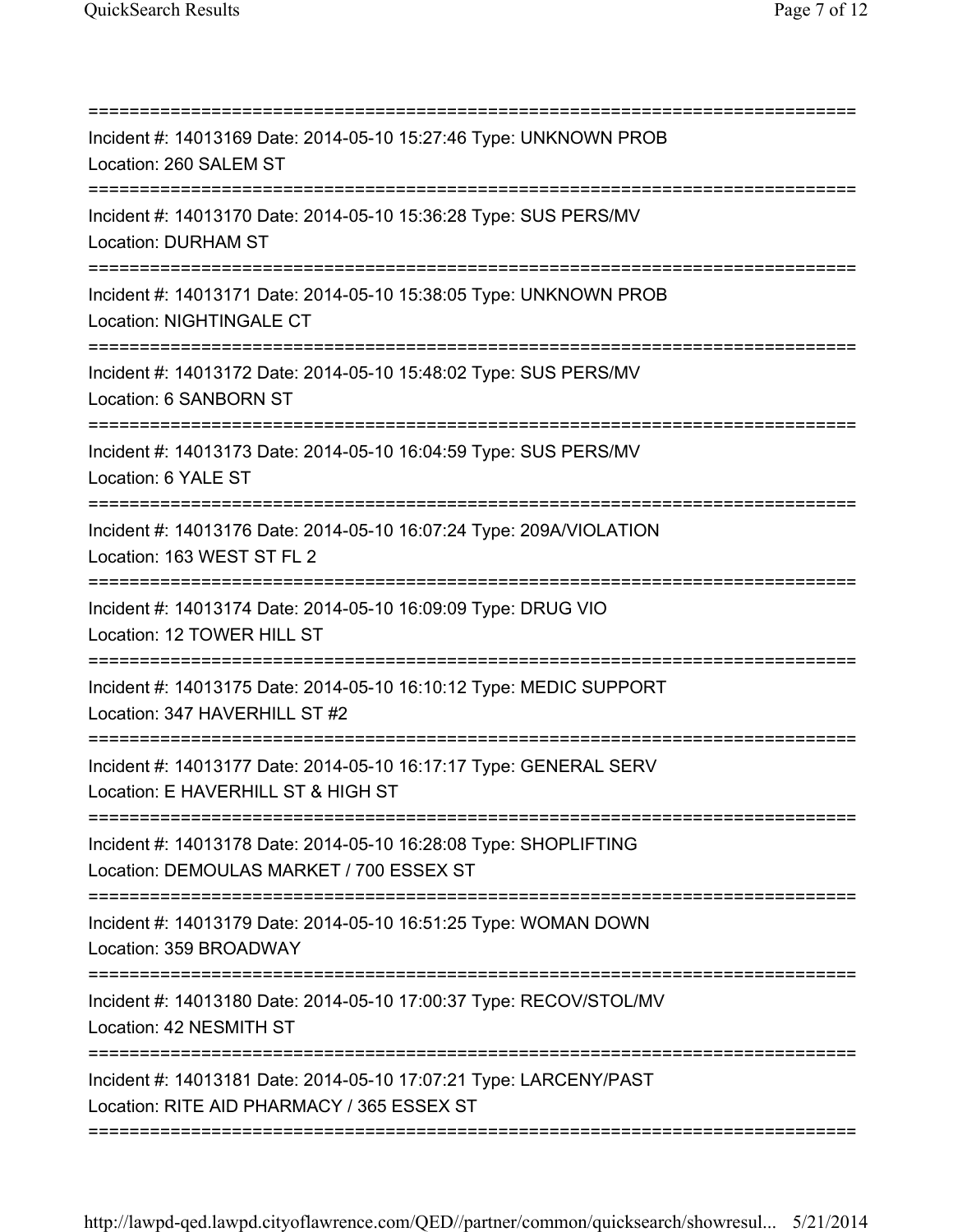| Incident #: 14013182 Date: 2014-05-10 17:23:31 Type: UNKNOWN PROB<br>Location: 36 KENDRICK ST FL 1                                        |
|-------------------------------------------------------------------------------------------------------------------------------------------|
| Incident #: 14013186 Date: 2014-05-10 17:37:32 Type: A&B PAST<br>Location: 145 LAWRENCE ST                                                |
| Incident #: 14013183 Date: 2014-05-10 17:41:04 Type: TENANT PROB<br>Location: 19 E HAVERHILL ST                                           |
| Incident #: 14013184 Date: 2014-05-10 17:44:24 Type: MEDIC SUPPORT<br><b>Location: BARKER ST</b><br>;==================================== |
| Incident #: 14013185 Date: 2014-05-10 17:47:30 Type: DISTURBANCE<br>Location: 72 CROSS ST                                                 |
| Incident #: 14013187 Date: 2014-05-10 17:50:14 Type: DRUG VIO<br>Location: ESSEX ST & GALE ST                                             |
| Incident #: 14013188 Date: 2014-05-10 17:55:08 Type: RECOV/STOL/MV<br>Location: 207 CRAWFORD ST                                           |
| Incident #: 14013189 Date: 2014-05-10 18:02:34 Type: TOW OF M/V<br>Location: 13 MCFARLIN CT                                               |
| Incident #: 14013190 Date: 2014-05-10 18:12:53 Type: ALARM/BURG<br>Location: LORENZO BUILDING / 599 CANAL ST                              |
| Incident #: 14013191 Date: 2014-05-10 18:14:39 Type: DISTURBANCE<br>Location: 32 LAWRENCE ST<br>--------------------------------------    |
| Incident #: 14013192 Date: 2014-05-10 18:25:08 Type: LOUD NOISE<br>Location: BROADWAY & TREMONT ST                                        |
| Incident #: 14013193 Date: 2014-05-10 18:25:32 Type: MAN DOWN<br>Location: MCDONALDS / 50 BROADWAY                                        |
| Incident #: 14013194 Date: 2014-05-10 18:48:00 Type: LARCENY/PAST<br>Location: 185 CRAWFORD ST                                            |
| Incident #: 14013195 Date: 2014-05-10 18:57:52 Type: B&E/PAST                                                                             |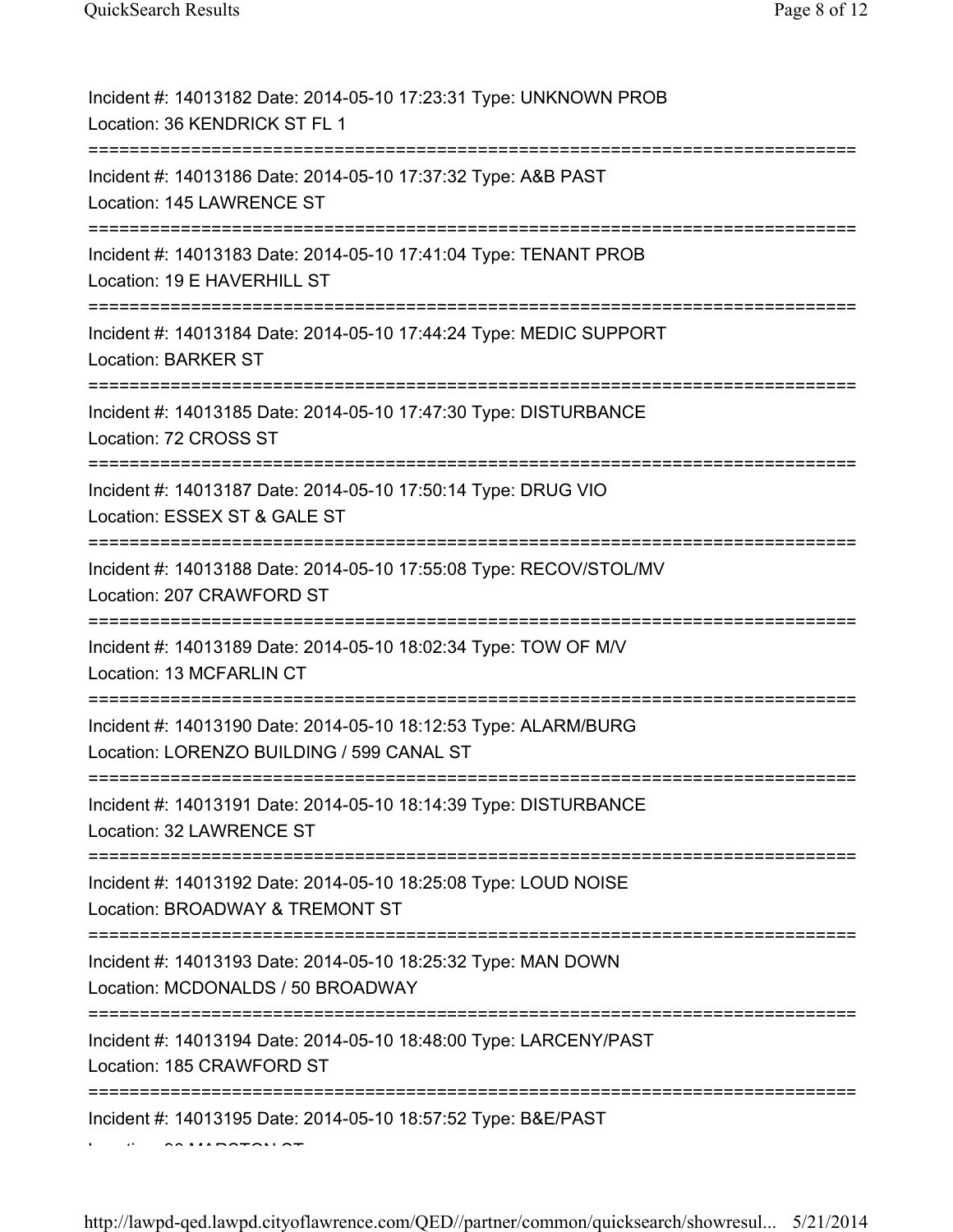| Incident #: 14013196 Date: 2014-05-10 19:05:48 Type: ANIMAL COMPL<br>Location: 3 BERESFORD ST                                    |
|----------------------------------------------------------------------------------------------------------------------------------|
| Incident #: 14013197 Date: 2014-05-10 19:12:51 Type: AUTO ACC/NO PI<br>Location: BROADWAY & DAISY ST                             |
| Incident #: 14013198 Date: 2014-05-10 19:26:11 Type: UNKNOWN PROB<br>Location: 4 EASTON ST                                       |
| Incident #: 14013199 Date: 2014-05-10 19:41:59 Type: FIRE/MV<br>Location: 37 TEWKSBURY ST                                        |
| Incident #: 14013200 Date: 2014-05-10 20:14:32 Type: LOUD NOISE<br>Location: FALMOUTH ST<br>==================================== |
| Incident #: 14013201 Date: 2014-05-10 20:19:55 Type: DISTURBANCE<br>Location: 32 LAWRENCE ST #22                                 |
| Incident #: 14013202 Date: 2014-05-10 20:21:05 Type: NOISE ORD<br>Location: 97 BEACON AV                                         |
| Incident #: 14013203 Date: 2014-05-10 20:30:35 Type: LOUD NOISE<br>Location: BENNINGTON ST & PARK ST<br>-----------------------  |
| Incident #: 14013204 Date: 2014-05-10 20:40:35 Type: SUS PERS/MV<br>Location: 300 HAVERHILL ST                                   |
| Incident #: 14013205 Date: 2014-05-10 20:41:20 Type: LOUD NOISE<br>Location: 81 BROOK ST                                         |
| Incident #: 14013206 Date: 2014-05-10 20:56:45 Type: NOISE ORD<br>Location: 45 CLIFTON ST                                        |
| Incident #: 14013207 Date: 2014-05-10 21:07:06 Type: FIGHT<br>Location: 101 AMESBURY ST                                          |
| Incident #: 14013208 Date: 2014-05-10 21:08:26 Type: LOUD NOISE<br>Location: 15 LORING ST                                        |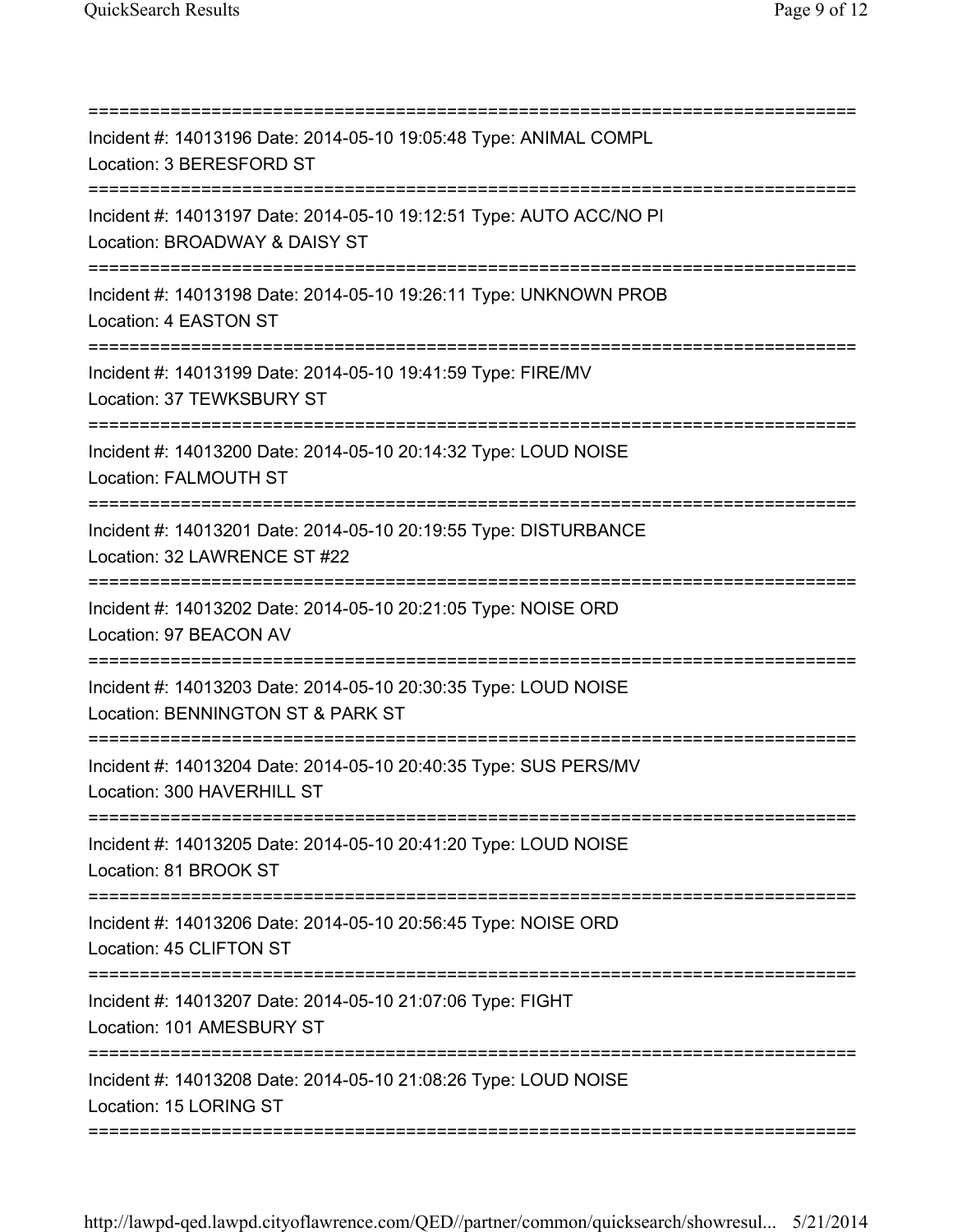| Incident #: 14013209 Date: 2014-05-10 21:09:46 Type: LOUD NOISE<br>Location: MYRTLE ST & WILLOW ST                        |
|---------------------------------------------------------------------------------------------------------------------------|
| Incident #: 14013210 Date: 2014-05-10 21:17:13 Type: MV/BLOCKING<br>Location: 68 MYRTLE ST                                |
| Incident #: 14013211 Date: 2014-05-10 21:19:21 Type: TOW OF M/V<br>Location: 580 ESSEX ST                                 |
| Incident #: 14013212 Date: 2014-05-10 21:34:52 Type: MV/BLOCKING<br>Location: 95 SUMMER ST<br>:======================     |
| Incident #: 14013213 Date: 2014-05-10 21:39:08 Type: LOUD NOISE<br>Location: 20 PLEASANT TER                              |
| Incident #: 14013214 Date: 2014-05-10 21:49:44 Type: AMBULANCE ASSSI<br>Location: 90 LOWELL ST<br>======================= |
| Incident #: 14013218 Date: 2014-05-10 21:54:57 Type: ASSSIT OTHER PD<br>Location: 415 S BROADWAY                          |
| Incident #: 14013215 Date: 2014-05-10 21:57:42 Type: CK WELL BEING<br>Location: 31 FAIRMONT ST FL 3                       |
| Incident #: 14013216 Date: 2014-05-10 21:58:37 Type: LOUD NOISE<br>Location: ANDOVER ST & PHILLIPS ST                     |
| Incident #: 14013217 Date: 2014-05-10 22:01:27 Type: LOUD NOISE<br>Location: BRADFORD ST & WEST ST                        |
| Incident #: 14013219 Date: 2014-05-10 22:07:33 Type: AUTO ACC/NO PI<br>Location: 437 PROSPECT ST                          |
| Incident #: 14013220 Date: 2014-05-10 22:09:14 Type: NOISE ORD<br>Location: 54 PARK ST                                    |
| Incident #: 14013221 Date: 2014-05-10 22:11:01 Type: SUS PERS/MV<br>Location: 47 LEXINGTON ST                             |
| Incident #: 14013222 Date: 2014-05-10 22:11:11 Type: B&E/ATTEMPY                                                          |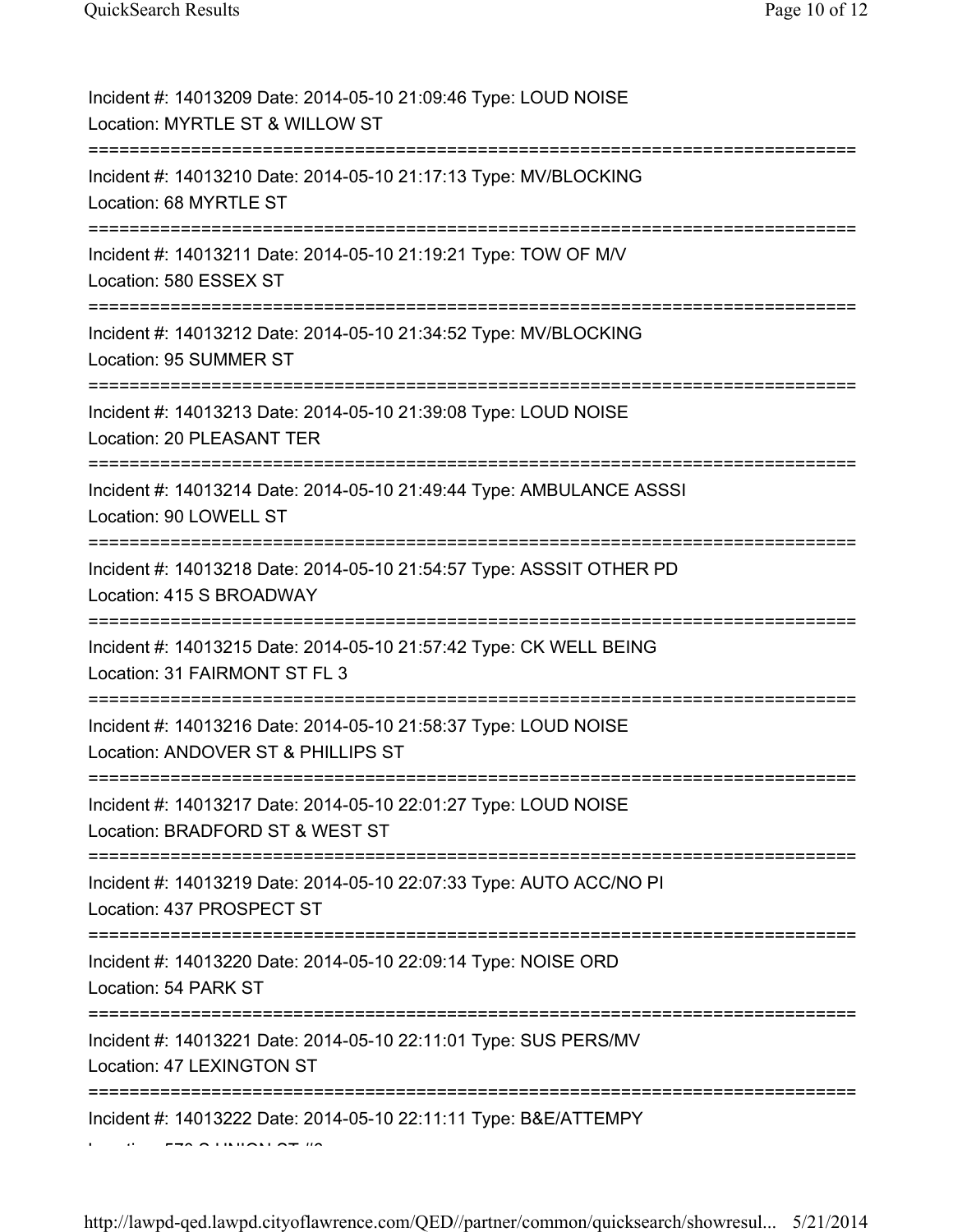| Incident #: 14013223 Date: 2014-05-10 22:24:08 Type: LOUD NOISE<br>Location: OSGOOD ST & PORTLAND ST<br>========================= |
|-----------------------------------------------------------------------------------------------------------------------------------|
| Incident #: 14013224 Date: 2014-05-10 22:24:49 Type: ASSSIT OTHER PD<br>Location: 347 HAVERHILL ST                                |
| Incident #: 14013225 Date: 2014-05-10 22:30:41 Type: ALARM/BURG<br>Location: 88 AUBURN ST                                         |
| Incident #: 14013226 Date: 2014-05-10 22:46:11 Type: LOUD NOISE<br>Location: 67 SAUNDERS ST                                       |
| Incident #: 14013227 Date: 2014-05-10 22:56:28 Type: FIGHT<br>Location: 83 WARREN ST                                              |
| Incident #: 14013228 Date: 2014-05-10 22:58:06 Type: AUTO ACC/UNK PI<br>Location: CENTRE ST & HAMPSHIRE ST                        |
| Incident #: 14013229 Date: 2014-05-10 22:59:37 Type: LOUD NOISE<br>Location: FERRY ST & RIDGE RD                                  |
| ============<br>Incident #: 14013230 Date: 2014-05-10 23:01:39 Type: LOUD NOISE<br>Location: 87 BOXFORD ST                        |
| Incident #: 14013231 Date: 2014-05-10 23:08:24 Type: DOMESTIC/PAST<br>Location: 248 BROADWAY #406                                 |
| ====================<br>Incident #: 14013232 Date: 2014-05-10 23:12:08 Type: DOMESTIC/PROG<br>Location: 37 ATKINSON ST FL 1       |
| Incident #: 14013233 Date: 2014-05-10 23:15:41 Type: LOUD NOISE<br>Location: 351 LOWELL ST                                        |
| Incident #: 14013234 Date: 2014-05-10 23:17:58 Type: LOUD NOISE<br>Location: 35 RESERVOIR ST                                      |
| Incident #: 14013235 Date: 2014-05-10 23:24:09 Type: DISTURBANCE<br>Location: 11 LAWRENCE ST #805                                 |
|                                                                                                                                   |

http://lawpd-qed.lawpd.cityoflawrence.com/QED//partner/common/quicksearch/showresul... 5/21/2014